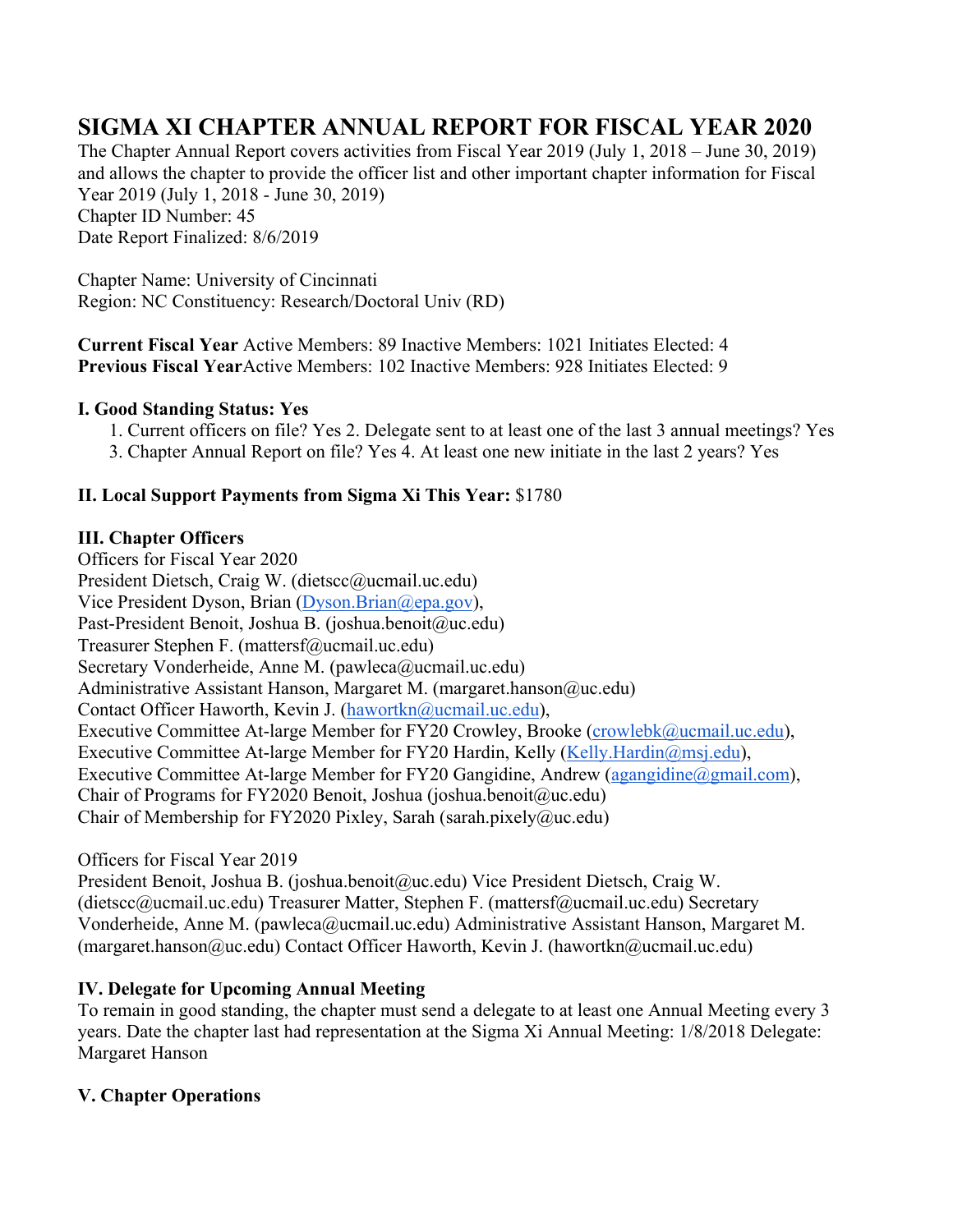Identified new chapter leaders? Yes Developed a chapter leader succession plan? Yes Increased the number of members involved in or attending chapter activities? Yes Reached out to inactive chapter members? Yes Nominated new faculty, researchers or institutional leaders for Sigma Xi membership? Yes Sent a student to the Sigma Xi Annual Meeting and Student Research Conference? No Had a student involved in the Student Research Showcase? No Communicated with chapter members via the Sigma Xi online chapter community? Yes Communicated with chapter members via an electronic newsletter? No Chapter mentored another chapter? No Chapter worked with high school students? Yes

## **VI. Chapter Activities**

Would you like to self-nominate the chapter for a chapter award? Yes

Activity Type: Chapter Annual Meeting Name of Activity: UC Sigma Xi Fall Mixer *Activity Date*: 10/2/2018

*Activity Details*: The fall mixer included networking opportunities during a cocktail reception, formal welcome by our Chapter President, recognition of new members, a call for officer nominations, and recognition of National GIAR Awardees. The central activity was introduction of, and presentations by, our Chapter's graduate awardees, who received our Chapter's GIAR awards the previous spring. The following graduate students presented: Andrew Gangidine, Graduate Student, Department of Geology, Chelsea Hintz, Graduate Student, Department of Biological Sciences, Abigail Kelly, Graduate Student, Department of Geology, and Huang Ying, Graduate Student, Department of Environmental Engineering

*Activity Was*: 100% sponsored by chapter Activity Participation: 39

*Activity Participation Percentage*: 75

*Activity Years Occuring: Continuing Activity Chapter Health*: Yes.

This event is one of the regular activities that brings our members together and also serves as a membership recruitment event.

Activity Share Details: Yes

Activity Target Audience: Undergraduates, Graduates, Professionals, Members Activity Modified

Activity Type: Chapter Networking Event Name of Activity: UC Sigma Xi Spring Mixer *Activity Date*: 3/5/2018

*Activity Details*: In this activity, we acknowledge our 2019 GIAR winners (who will give presentations on their research at the 2019 Fall Mixer).). We also had a lecture from our 2019 Young Investigator Awardee, Adam Kiefer

*Activity Was*: 100% sponsored by chapter Activity Participation: 33

*Activity Participation Percentage*: 75

*Activity Years Occuring*: Continuing Activity

*Chapter Health*: Yes. The event allows us to bring together members and recognize outstanding contributions of both members and non-members. Also used the event for recruitment *Activity Share Details*: Yes

*Activity Target Audience*: Undergraduates, Graduates, Professionals, Members Activity Modified